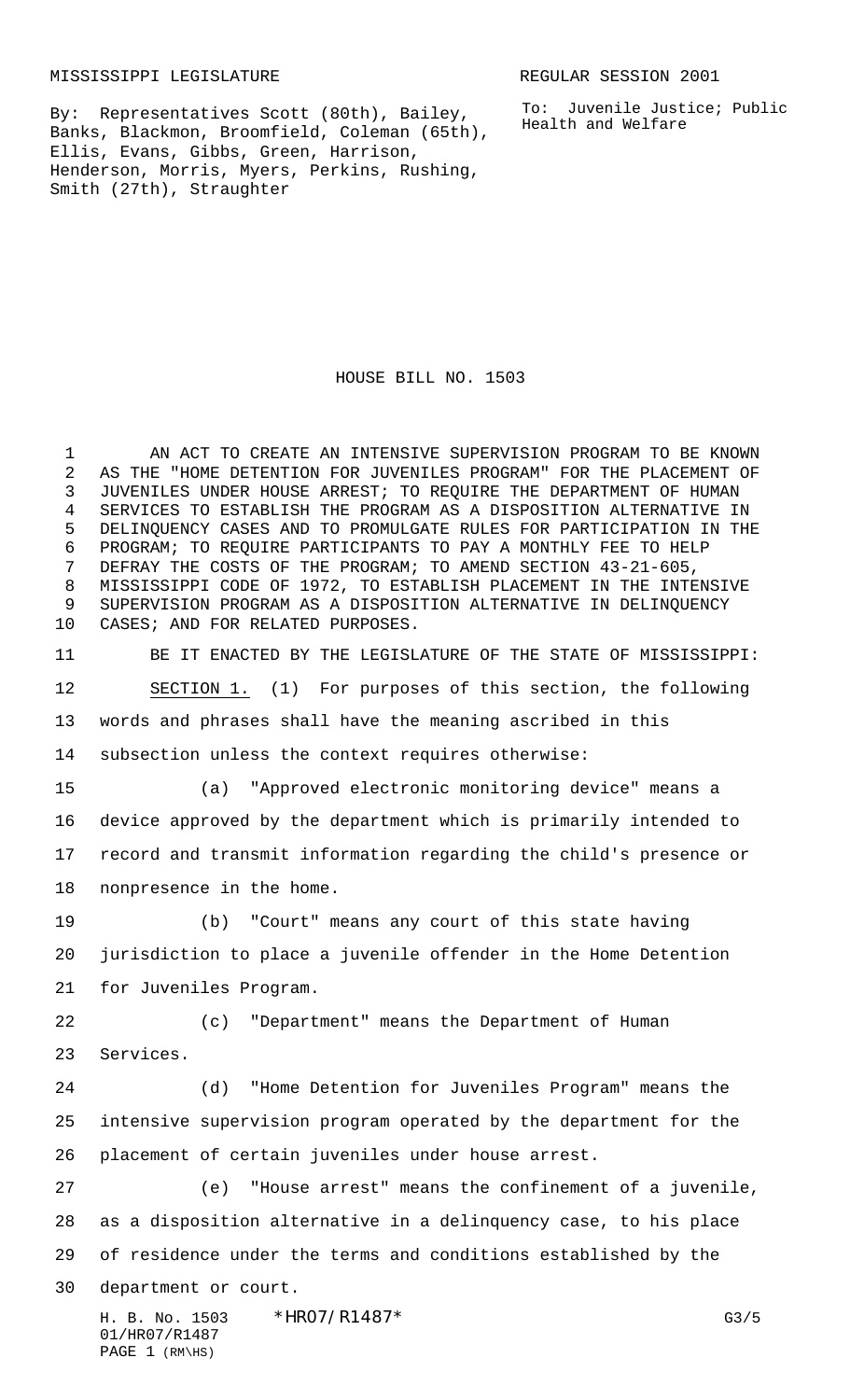(f) "Participant" means a juvenile placed into the Home Detention for Juveniles Program.

 (2) The Department of Human Services, Division of Youth Services, shall establish an intensive supervision program that may be used as a disposition alternative in delinquency cases for children who are low risk and nonviolent as selected by the department or court. The program shall accommodate no less than one thousand five hundred (1,500) children. Any child convicted of a sex crime may not be placed in the program.

 (3) The department shall promulgate rules that participants enrolled in the intensive supervision program shall be required to follow. The rules shall include, but not be limited to, the following:

 (a) Each child referred to the program must take an alcohol and drug test before being placed in the program. The department shall assess the child or the child's legal guardian a fee of Ten Dollars (\$10.00) to apply toward the cost of the test. If the test results are positive, the child must receive alcohol and drug treatment during his participation in the program.

 (b) A participant must remain within the interior premises or within the property boundaries of his or her residence at all time during the hours designated by the department.

 (c) Approved absences from the home shall include, but are not limited to:

 (i) Attendance on a full-time basis at an approved school or in an alternative school program;

 (ii) Attendance at an inpatient or outpatient treatment facility for alcohol and drug dependence; and

 (iii) Attendance at an educational facility for the purpose of preparing to take the General Educational Development (GED) test.

 (d) No child shall be placed in the program for a period of less than six (6) months.

H. B. No. 1503 \*HRO7/R1487\* 01/HR07/R1487 PAGE (RM\HS)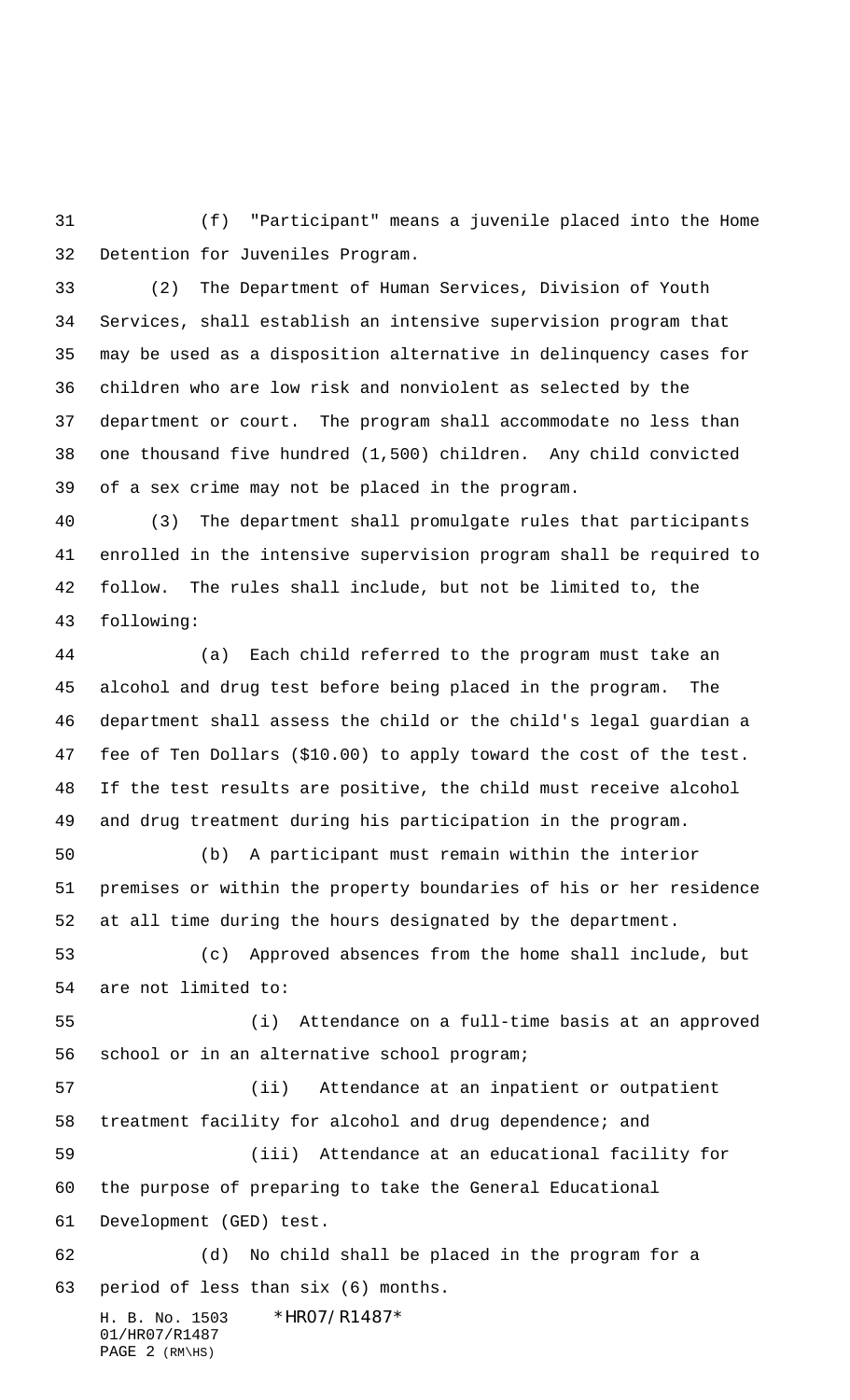(e) A participant must meet any other condition imposed by the court to meet the needs of the participant and to limit the risks to the community.

 (4) The department shall select and approve all electronic monitoring devices used under this section. The department may lease the equipment necessary to implement the intensive supervision program and may contract for the monitoring of such devices. The department shall select the best source and price in contracting for such services.

 (5) Each participant in the intensive supervision program shall pay a monthly fee to the department for each month such person is enrolled in the program. The fee shall be no less than Ten Dollars (\$10.00) and not more than Fifty Dollars (\$50.00) per month, as determined by the department on a sliding scale using the standard of need for each family that is used to calculate TANF benefits. The fee shall be in addition to any criminal or civil fines assessed against the offender. Money received by the department from participants shall be used for the purpose of helping to defray the costs involved in administering and supervising such program.

 (6) If any participant violates the terms or conditions of his or her participation in the intensive supervision program, the court may amend the disposition order to impose any disposition alternative under Section 43-21-605 which the court could have originally ordered.

 SECTION 2. Section 43-21-605, Mississippi Code of 1972, is amended as follows:

 43-21-605. (1) In delinquency cases, the disposition order may include any of the following alternatives:

93 (a) Release the child without further action; (b) Place the child in the custody of the parents, a relative or other persons subject to any conditions and

H. B. No. 1503 \*HR07/R1487\* 01/HR07/R1487 PAGE (RM\HS)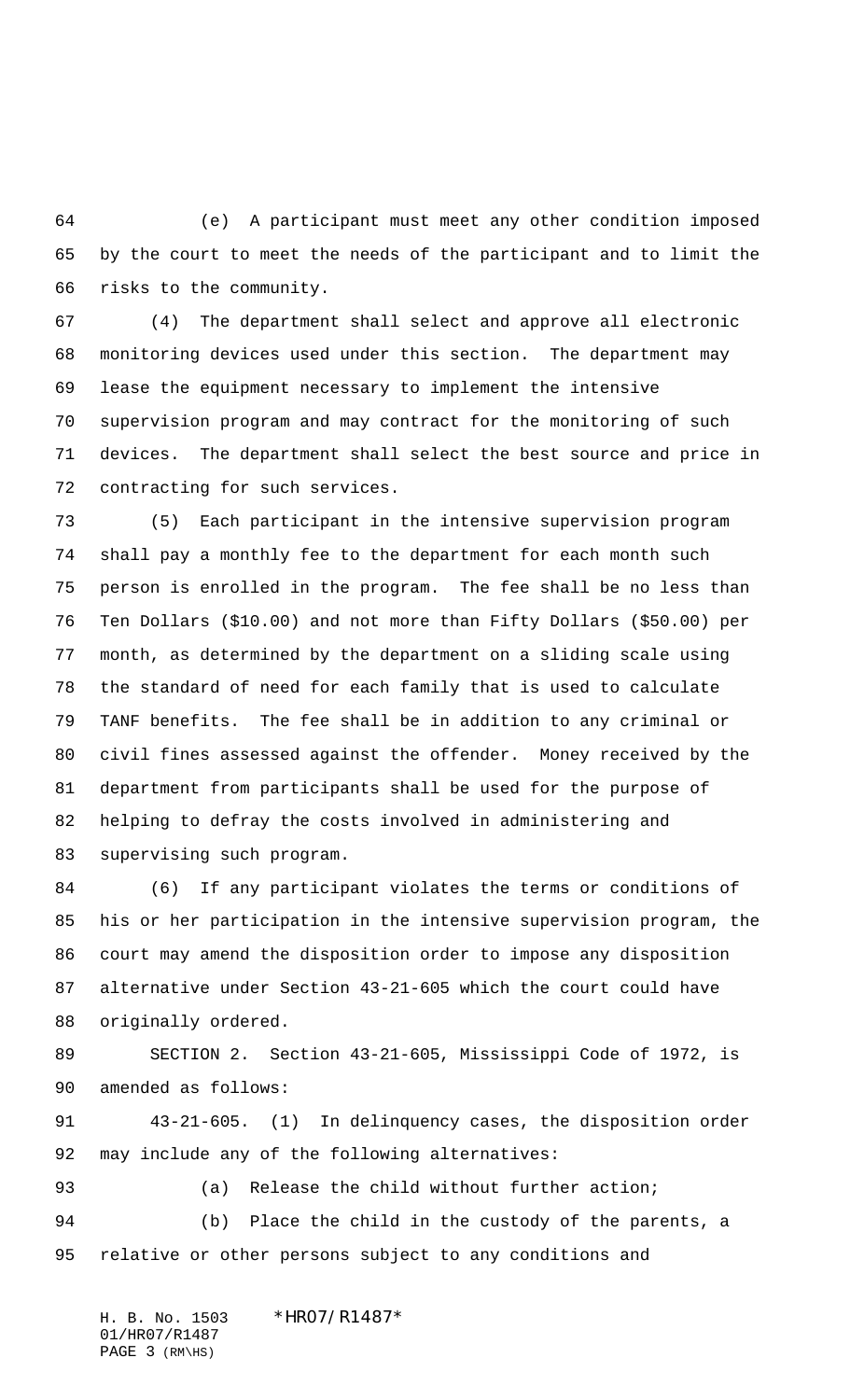limitations, including restitution, as the youth court may prescribe;

 (c) Place the child on probation subject to any reasonable and appropriate conditions and limitations, including 100 restitution, as the youth court may prescribe;

 (d) Order terms of treatment calculated to assist the child and the child's parents or guardian which are within the ability of the parent or guardian to perform;

 (e) Order terms of supervision which may include participation in a constructive program of service or education or civil fines not in excess of Five Hundred Dollars (\$500.00), or restitution not in excess of actual damages caused by the child to be paid out of his own assets or by performance of services acceptable to the victims and approved by the youth court and reasonably capable of performance within one (1) year;

 (f) Suspend the child's driver's license by taking and keeping it in custody of the court for not more than one (1) year; (g) Give legal custody of the child to any of the

following:

 (i) The Department of Human Services for appropriate placement; or

 (ii) Any public or private organization, preferably community-based, able to assume the education, care and maintenance of the child, which has been found suitable by the court; or

H. B. No. 1503 \*HR07/R1487\* 01/HR07/R1487 PAGE (RM\HS) (iii) The Department of Human Services for placement in a wilderness training program or a state-supported training school, except that no child under the age of ten (10) years shall be committed to a state training school. The training school may retain custody of the child until the child's twentieth birthday but for no longer. The superintendent of a state training school may parole a child at any time he may deem it in the best interest and welfare of such child. Twenty (20) days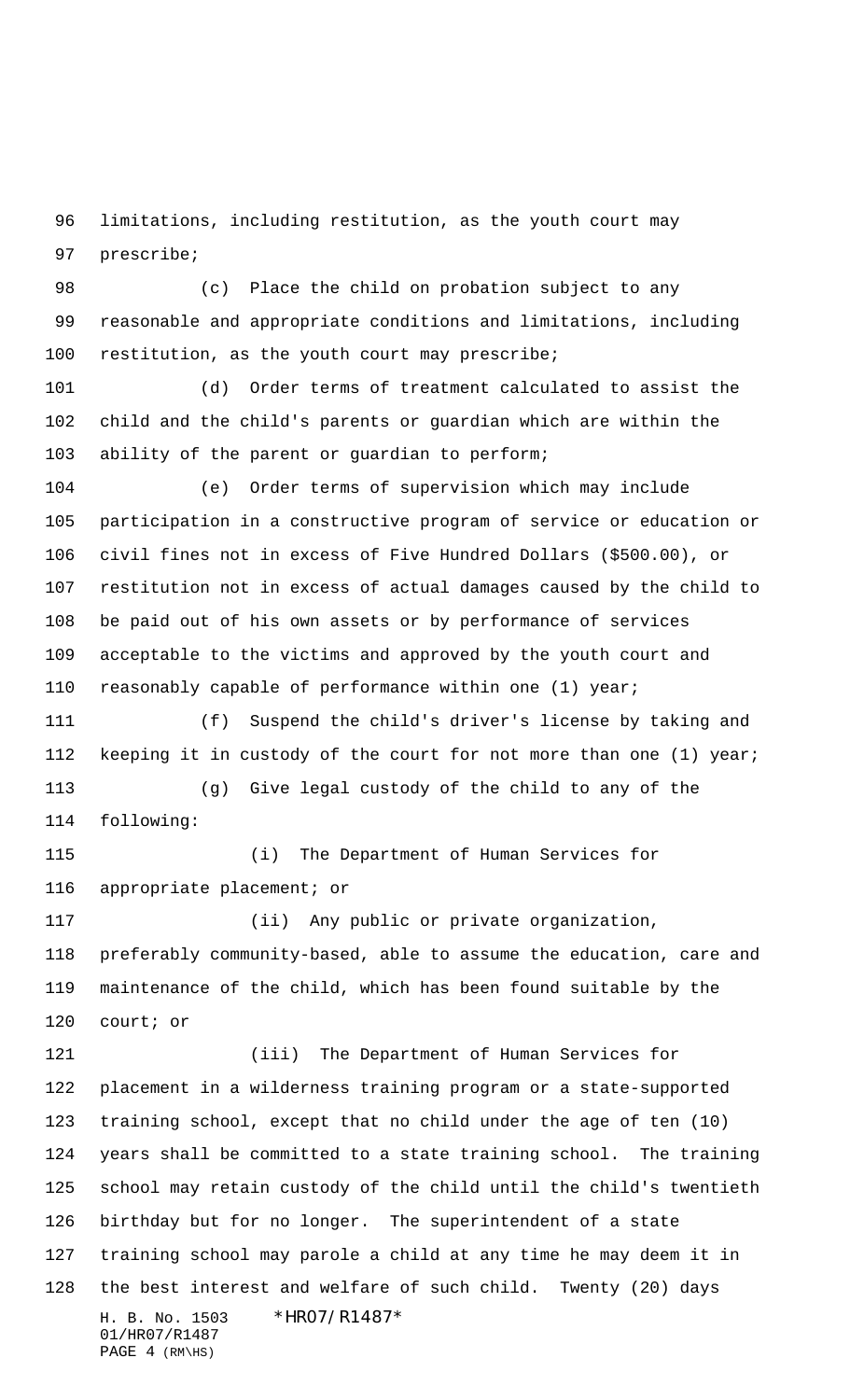prior to such parole, the training school shall notify the committing court of the pending release. The youth court may then arrange subsequent placement after a reconvened disposition hearing except that the youth court may not recommit the child to the training school or any other secure facility without an adjudication of a new offense or probation or parole violation. Prior to assigning the custody of any child to any private institution or agency, the youth court through its designee shall first inspect the physical facilities to determine that they provide a reasonable standard of health and safety for the child. The youth court shall not place a child in the custody of a state training school for truancy, unless such child has been adjudicated to have committed an act of delinquency in addition to truancy; or

 (iv) The Department of Human Services for placement in the Home Detention for Juveniles Program created 145 under Section 1 of House Bill No. (a) 7 2001 Regular Session;

 (h) Recommend to the child and the child's parents or guardian that the child attend and participate in the Youth Challenge Program under the Mississippi National Guard, as created in Section 43-27-203, subject to the selection of the child for the program by the National Guard; however, the child must volunteer to participate in the program. The youth court may not order any child to apply or attend the program;

 (i) (i) Adjudicate the juvenile to the Statewide Juvenile Work Program if the program is established in the court's jurisdiction. The juvenile and his parents or guardians must sign a waiver of liability in order to participate in the work program. The judge will coordinate with the youth services counselors as to placing participants in the work program;

H. B. No. 1503 \*HR07/R1487\* 01/HR07/R1487 PAGE (RM\HS) (ii) The severity of the crime, whether or not the juvenile is a repeat offender or is a felony offender will be taken into consideration by the judge when adjudicating a juvenile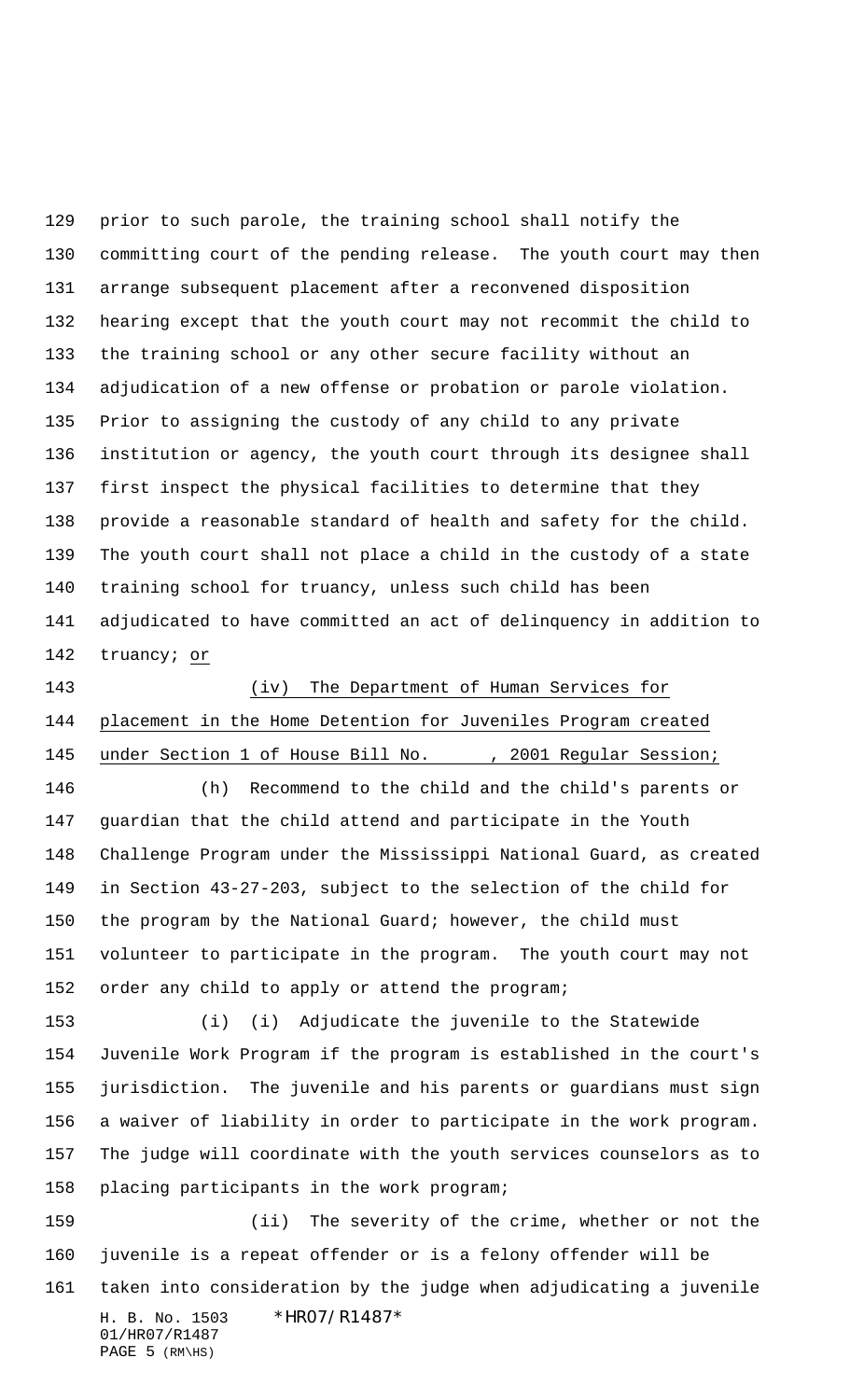to the work program. The juveniles adjudicated to the work program will be supervised by police officers or reserve officers. The term of service will be from twenty-four (24) to one hundred twenty (120) hours of community service. A juvenile will work the hours to which he was adjudicated on the weekends during school and week days during the summer. Parents are responsible for a juvenile reporting for work. Noncompliance with an order to perform community service will result in a heavier adjudication. A juvenile may be adjudicated to the community service program only two (2) times;

 (iii) The judge shall assess an additional fine on the juvenile which will be used to pay the costs of implementation of the program and to pay for supervision by police officers and reserve officers. The amount of the fine will be based on the number of hours to which the juvenile has been adjudicated;

 (j) Order the child to participate in a youth court work program as provided in Section 43-21-627; or

 (k) Order the child into a juvenile detention center operated by the county or into a juvenile detention center operated by any county with which the county in which the court is located has entered into a contract for the purpose of housing delinquents. The time period for such detention cannot exceed ninety (90) days. The youth court judge may order that the number of days specified in the detention order be served either throughout the week or on weekends only.

 (2) In addition to any of the disposition alternatives authorized under subsection (1) of this section, the disposition order in any case in which the child is adjudicated delinquent for an offense under Section 63-11-30 shall include an order denying the driver's license and driving privileges of the child as required under subsection (8) of Section 63-11-30.

H. B. No. 1503 \*HR07/R1487\* 01/HR07/R1487 PAGE (RM\HS) (3) Fines levied under this chapter shall be paid into the general fund of the county but, in those counties wherein the